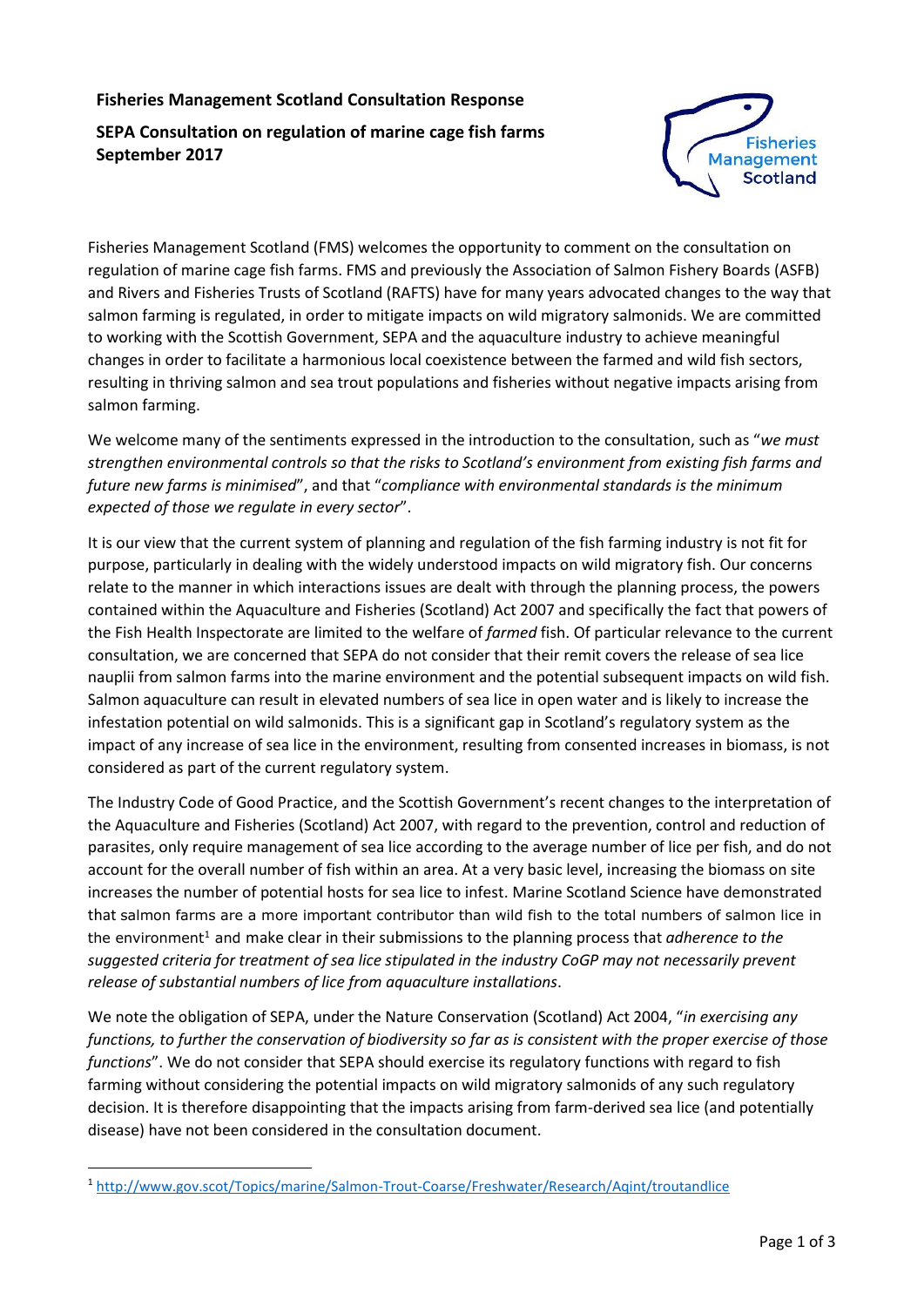Whilst we can see some potential benefits in the proposals that SEPA have developed, we do not believe that these should be taken forward in isolation. The current regulatory system is complicated and fragmented and does not meet the needs of our iconic wild salmon and sea trout populations. Any changes to SEPA's regulation should be undertaken in parallel with a wider review of the regulation of the industry. We note that the Rural Economy and Connectivity Committee will undertake an enquiry in spring 2018 and at the very least, the proposals should not be taken forward until that process is completed.

## **Question 1 – Do you support the principle of trying to make it easier and more attractive for fish farm businesses to develop in exposed, deep waters with strong tides?**

We emphasise that there is a lack of information as to the use of the marine environment by wild migratory salmonid fish. This has been a significant problem in considering a range of marine developments, including fish farming and marine renewable developments. Whilst we can see the benefit of moving fish farm production to more exposed sites in order to reduce benthic impacts, it is important that a holistic assessment of the benefits of much a move is carried out across the range of potential impacts. We are aware that Marine Scotland Science are in the process of finalising a 'heat map' of sensitivity zones for marine fish farming, but any such model can only be as good as the underlying information. Until such time as we have better information on the use of the marine environment by Atlantic salmon and sea trout, it is impossible for us to judge the potential impact of production in more exposed waters on migratory fish.

In addition, unless a move to increase production in exposed, deep waters (subject to the concerns above) is accompanied with a move *away* from production in more sensitive parts of the marine environment, we believe that the proposals have the potential to increase the likelihood of negative interactions between farmed and wild fish. We note that SEPA do not currently propose to require existing sites to be regulated under DZR.

#### **Question 2 – What are your views on our proposal to remove the current cap of 2,500 tonnes on the maximum fish biomass that a farm can stock?**

The number of sea lice nauplii released into the environment is a function of the number of gravid female lice per fish, *and* the overall number of fish on site. We consider that the ability of the fish farming industry to keep sea lice under control is closely related to the maximum biomass allowed on the site. We **do not** support an increase in the current cap on biomass, where the only accompanying monitoring is in relation to benthic impacts. We do not consider that regulation of benthic impacts in isolation is consistent with the biodiversity duty.

Should SEPA decide to take forward the remaining consultation proposals, the maximum initial biomass should not exceed 2500 tonnes.

However, should the wider regulatory regime be reformed to incorporate monitoring of the release of sea lice from the farm and/or impacts on wild fish and taking into account the overall biomass within a management area, rather than just the number of lice per fish, we would be willing to reconsider this view.

#### **Question 3 – Do you support our proposal to allow fish biomass to increase by up to 10% per production cycle, provided compliance with the proposed seabed standards is not threatened?**

Please see our response to Q2. Without appropriate safeguards, and monitoring, as to the protection of wild migratory salmonid fish, we do not support such as increase. We do not consider that regulation of benthic impacts in isolation is consistent with the biodiversity duty.